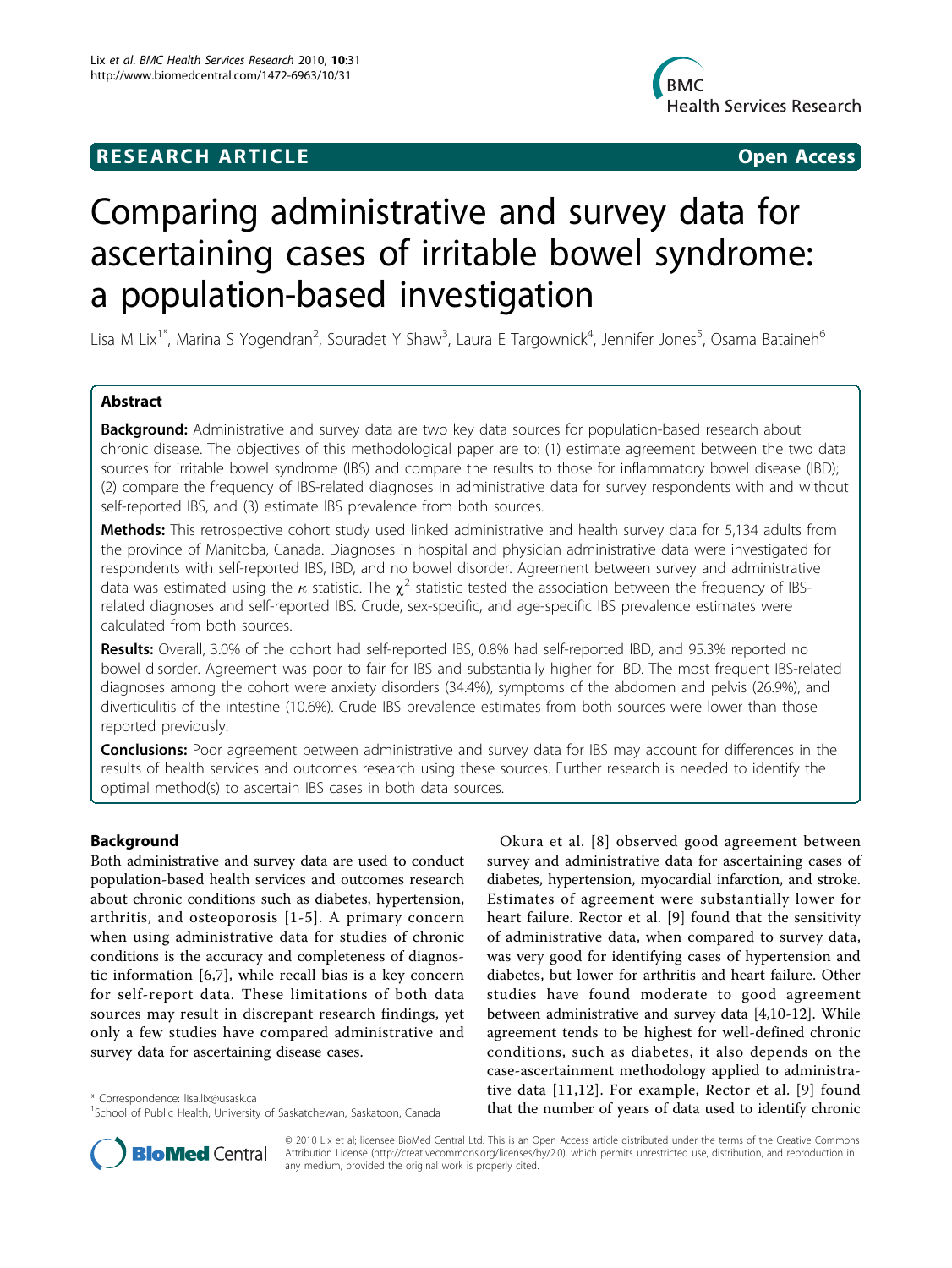disease cases could have a substantial impact on the sensitivity of administrative data.

Recently, administrative data have been investigated as a potential data source for health services and outcomes research about irritable bowel syndrome (IBS) [[13\]](#page-8-0). Population-based investigations about IBS have primarily been conducted using survey data [[14](#page-8-0)-[16](#page-8-0)]. IBS is a common non-inflammatory gastrointestinal condition; the prevalence in North America is estimated to be between 7% and 15% [\[15](#page-8-0)-[17\]](#page-8-0). Individuals with IBS have higher health care use and costs than their non-IBS counterparts [[18](#page-8-0),[19\]](#page-8-0). IBS is a difficult condition to investigate in population-based research because there is no single diagnostic test to confirm disease presence and the symptoms of IBS may also be associated with other conditions, including infections. However, when compared with clinical data or medical charts, diagnoses in administrative data have shown good specificity for ascertaining IBS cases [[20,21\]](#page-8-0).

This study compares administrative and survey data for ascertaining cases of IBS. The objectives are to: (1) estimate agreement between the two data sources for IBS and compare the results to those for inflammatory bowel disease (IBD), a gastrointestinal condition with well-defined diagnostic criteria in comparison with IBS; (2) compare the frequency of IBS-related diagnoses in administrative data for survey respondents with and without self-reported IBS, and (3) estimate IBS prevalence from both sources.

# Methods

A retrospective cohort study was undertaken using administrative and survey data from the province of Manitoba, Canada, which has a population of approximately 1.2 million. The Research Data Repository housed at Manitoba Centre for Health Policy (MCHP) contains administrative data provided by the provincial health ministry. The Repository also houses populationbased survey data from a national health survey, the Canadian Community Health Survey (CCHS; [http://](http://www.statcan.gc.ca/concepts/health-sante/cycle3_1/index-eng.htm) [www.statcan.gc.ca/concepts/health-sante/cycle3\\_1/index](http://www.statcan.gc.ca/concepts/health-sante/cycle3_1/index-eng.htm)[eng.htm](http://www.statcan.gc.ca/concepts/health-sante/cycle3_1/index-eng.htm)) and the two sources can be directly linked via a unique, anonymized personal health identification number (PHIN). The University of Manitoba Health Research Ethics Board approved the conduct of this research and the Manitoba Health Information Privacy Committee approved the data linkage.

The survey data were collected between January and December 2005. The CCHS was developed to provide cross-sectional estimates of health status, health determinants, and health system use for a target population of individuals 12 years of age and older living in private dwellings. The survey does not include individuals living on Indian Reserves and other government-owned land, institutional residents, and full-time members of the Canadian Forces; these groups represent approximately 2% of the Manitoba population. The Manitoba response rate was 83.3%; the national response rate was 78.9%.

Sources of administrative data were records of inpatient hospitalizations and outpatient physician billing claims. Manitoba, like other Canadian provinces, has a universal health system; almost all Manitoba residents are covered under the Manitoba Health Services Insurance Plan (MHSIP). A hospitalization record is completed upon patient discharge. Each record includes up to 16 diagnosis codes from the International Classification of Diseases, 9<sup>th</sup> Revision, Clinical Modification (i.e., ICD-9-CM) prior to April 1, 2004 and up to 25 diagnosis codes from the 10th Revision for this date onward (i. e., ICD-10-CA). Procedure codes are also captured in hospitalization records. Physicians paid on a fee-for-service basis submit billing claims to the provincial health ministry; these claims capture virtually all outpatient services, including those for hospital emergency departments and outpatient departments. While some physicians are salaried (e.g., approximately 7% of family physicians) [[22\]](#page-8-0), it has been estimated that approximately 90% of these physicians submit parallel billing claims for administrative purposes. Each visit results in one billing claim that contains a single ICD-9-CM code. ICD-9 codes in physician data are recorded to the third digit, while codes in hospital data are recorded using up to five digits.

# Study Cohort

There were 7,004 Manitoba respondents to the CCHS in 2005. The anonymized linkage of survey and administrative data was conducted for those respondents who provided their consent for the linkage ( $N = 6,349;$  90.6%). After removing invalid or missing PHINs, linkage was successfully achieved for 6,232 respondents (89.0%). From this sample, an adult cohort (19+ years) with at least three years of continuous coverage under the MHSIP prior to the date of their CCHS interview and at least one year of coverage after this date was created (N = 5,134; 73.3%). Coverage information was determined from the population registration file.

The survey interview schedule included the following directions: "Now I'd like to ask about certain chronic health conditions which you may have. We are interested in 'long-term conditions' that have lasted or are expected to last six months or more and that have been diagnosed by a health professional". Respondents were asked whether they had ever been diagnosed with a number of chronic conditions, including a bowel disorder, specifically: "Do you suffer from a bowel disorder such as Crohn's disease, ulcerative colitis, irritable bowel syndrome, or bowel incontinence?" If the response was affirmative, respondents were asked to identify the type of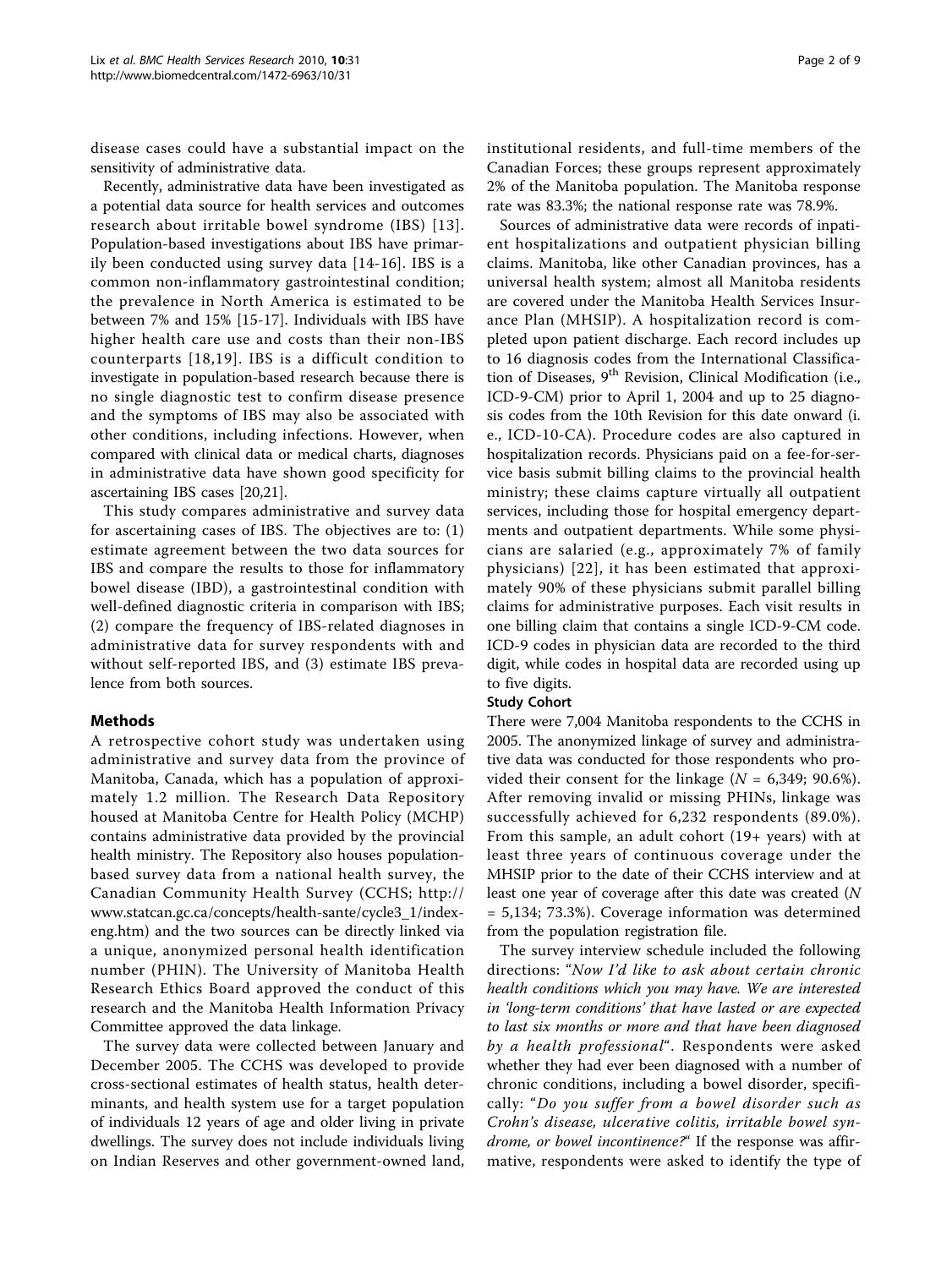bowel disorder with which they had been diagnosed: Crohn's disease, ulcerative colitis, irritable bowel syndrome, bowel incontinence, or other bowel disorder (type was not specified). A single category was recorded for each respondent.

## Selection of Diagnosis Codes in Administrative Data

Table [1](#page-3-0) provides a listing of the diagnosis and procedures codes in administrative data that were selected for this investigation [[13,20,21\]](#page-8-0). Previous studies that have used administrative data to ascertain IBS cases have only been conducted using ICD-9 codes. In this study it was also necessary to identify the relevant codes in ICD-10-CA. This was accomplished using crosswalk files, which map ICD-9 codes to ICD-10-CA codes, developed by a national health information agency, the Canadian Institute of Health Information, and confirmed by research team members.

The ICD-9-CM diagnosis code for IBS is 564.1; the corresponding code in ICD-10-CA is K58. Other diagnosis and procedure codes that are more common among individuals with IBS than among individuals without this condition were identified from previous research [[13](#page-8-0),[20](#page-8-0),[21\]](#page-8-0). These diagnosis codes were for a variety of gastrointestinal and genitourinary conditions and symptoms, procedures used to assess the presence of gastrointestinal inflammation, and some comorbid conditions. Diagnosis codes for IBD, specifically for Crohn's disease (CD) and ulcerative colitis (UC) were included because some individuals with IBD may have previously been diagnosed with IBS [[23\]](#page-8-0). Diagnosis and procedure codes were investigated in administrative data up to three years prior to the date of the CCHS interview and one year following this date. These time frames were selected based on previous research which has used between one and three years of administrative data to ascertain chronic diseases [\[12,24\]](#page-8-0).

Crude IBS prevalence estimates, as well as sex- and age-specific estimates, were generated from administrative and survey data. In the administrative data, two case-ascertainment algorithms were investigated. For the first, Manitoba health insurance registrants were identified as IBS cases if they had a least one IBS diagnosis in hospital or physician data in a one-year period. For the second method, registrants were identified as IBS cases if they had at least one IBS diagnosis in a three-year period. One-year estimates were based on data for the 2004/05 fiscal year and three-year estimates were based on data from fiscal years 2002/03 to 2004/05. The population registration file was used to obtain the denominator for these estimates.

# Statistical Analysis

Descriptive statistics, including frequencies and percentages, were used to characterize the cohort on demographic and socioeconomic variables. The  $\kappa$  statistic, a chance-corrected measure of agreement, was estimated from the administrative and survey data for both IBS and IBD and 95% confidence intervals (CIs) were computed. The interpretation of  $\kappa$  used is [\[25](#page-8-0)]: poor agreement ( $\kappa$  < 0.20), fair agreement ( $\kappa$  = 0.20 to 0.39), moderate agreement ( $\kappa$  = 0.40 to 0.59), good agreement ( $\kappa$  = 0.60 to 0.79), and very good agreement ( $\kappa$  = 0.80) to 1.00). The  $\chi^2$  test was used to test the association between the frequency of IBS-related diagnoses and procedures in administrative data and self-reported IBS. Ninety-five percent CIs were calculated for the prevalence estimates assuming a binomial distribution. Survey sampling weights were used in all inferential analyses; these weights ensure that the results are generalizable to the Manitoba population. Analyses were performed using SAS software [\[26\]](#page-8-0).

# Results

Overall, 152 (3.0%) members of the study cohort reported having IBS, another 0.8% reported having CD or UC, and 95.3% reported having no bowel disorder. Another 49 respondents, who indicated they had bowel incontinence or another, unspecified bowel disorder, were excluded from the analysis.

The socio-demographic characteristics of the three groups are described in Table [2.](#page-4-0) Males comprised less than 15.0% of respondents with self-reported IBS, more than one third of respondents with self-reported CD or UC, and almost half of respondents with no bowel disorder. Almost half of respondents with self-reported IBS were less than 45 years of age compared to slightly more than one-third of those who reported no bowel disorder. The majority of respondents were urban residents. Respondents were less likely to be in the highest and lowest income quintiles and more likely to be in one of the three middle income categories.

Estimates of agreement between survey and administrative data are reported in Table [3.](#page-4-0) Applying the interpretative criteria to these estimates [\[25](#page-8-0)], agreement was poor for IBS when one year of post-interview data was used for case ascertainment but was fair when three years of pre-interview data were used. For IBD, agreement was moderate when a single year of post-interview data was used, but was good when up to three years of administrative data prior to the interview date were used.

Table [4](#page-5-0) reports the percentage of survey respondents with self-reported IBS and no self-reported bowel disorder for the selected diagnoses and procedures in administrative data before and after the survey interview date. None of the survey respondents had an IBS or IBSrelated diagnosis code recorded in hospitalization records. An IBD diagnosis in hospitalization records was also rare among self-reported IBS cases. There was a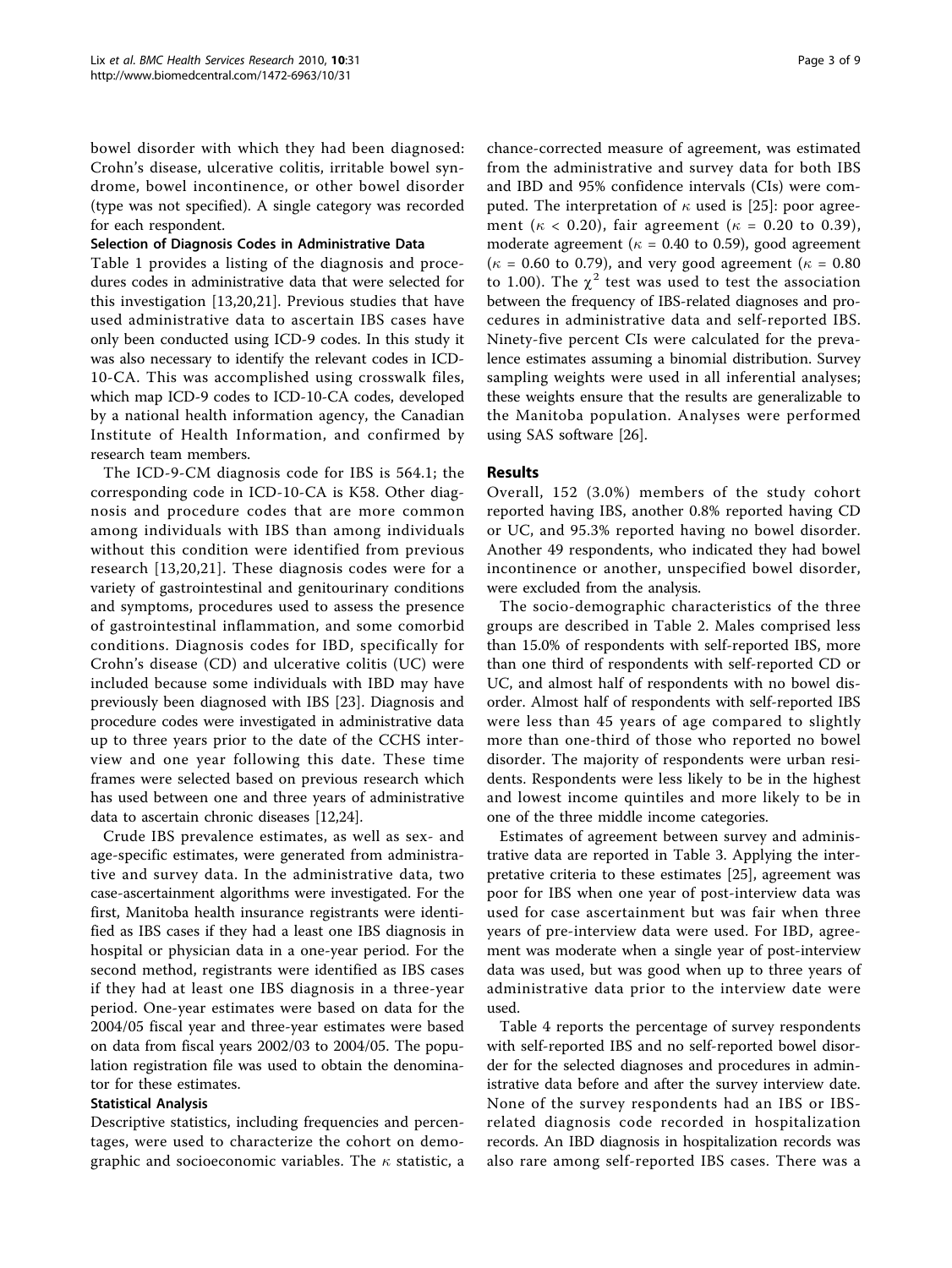#### <span id="page-3-0"></span>Table 1 Diagnosis and procedure codes selected for the study

| <b>Description</b>                                | ICD-9-CM Diagnosis & Procedure<br>Codes  | ICD-10-CA Diagnosis & Procedure Codes                                          |  |
|---------------------------------------------------|------------------------------------------|--------------------------------------------------------------------------------|--|
| Irritable bowel syndrome                          | 564.1                                    | K58                                                                            |  |
| Other bowel disorders                             |                                          |                                                                                |  |
| Crohn's disease                                   | 555                                      | K50                                                                            |  |
| Ulcerative colitis                                | 556                                      | K51                                                                            |  |
| IBS-related diagnoses                             |                                          |                                                                                |  |
| Gastric ulcer                                     | 531                                      | K <sub>25</sub>                                                                |  |
| Duodenal ulcer                                    | 532                                      | K26                                                                            |  |
| Peptic ulcer                                      | 533                                      | K27                                                                            |  |
| Gastrojejunal ulcer                               | 534                                      | K28                                                                            |  |
| Gastritis and duodenitis                          | 535                                      | K29                                                                            |  |
| Disorders of functions of the stomach             | 536                                      | K30, K31.0, K31.8, K31.9, R11                                                  |  |
| Other disorders of stomach and duodenum           | 537                                      | K31.1 - K31.7                                                                  |  |
| Appendicitis                                      | 540, 543                                 | K35, K38.0, K38.8                                                              |  |
| Vascular insufficiency of intestine               | 557                                      | K55                                                                            |  |
| Intestinal obstruction                            | 560                                      | K56                                                                            |  |
| Diverticula of intestine                          | 562                                      | K57                                                                            |  |
| Necrosis of liver                                 | 570                                      | K72                                                                            |  |
| Chronic liver disease                             | 571                                      | K70, K73.9, K73.8, K74.5, K76.0, K76.9                                         |  |
| Liver abscess & sequelae                          | 572                                      | K75.0, K75.1, K72.9, K76.6, K76.7, K76.8                                       |  |
| Other disorders of liver                          | 573                                      | K76.1, K77.0, K75.9, K76.3, K76.8, K76.9                                       |  |
| Cholelithiasis                                    | 574                                      | K80                                                                            |  |
| Other disorders of gallbladder                    | 575                                      | K81.0, K81.8, K82                                                              |  |
| Other disorders of biliary tract                  | 576                                      | K91.5, K83                                                                     |  |
| Diseases of pancreas                              | 577                                      | K85, K86.1, K86.2, K86.8, K86.9                                                |  |
| Intestinal malabsorption                          | 579                                      | K90, K91.2                                                                     |  |
| Symptoms: digestive system                        | 787                                      | R11, R12, R13, R14, R15                                                        |  |
| Symptoms: urinary system                          | 788                                      | N23, N39.4, R30, R32, R33, R34, R35, R36, R39                                  |  |
| Symptoms: abdomen and pelvis                      | 789                                      | R10, R16, R18, R19                                                             |  |
| Endometriosis                                     | 617                                      | N80                                                                            |  |
| Pain and other symptoms: female genital<br>organs | 625                                      | N94                                                                            |  |
| Anxiety disorders                                 | 300                                      | F34.1, F40.1, F40.2, F41.0, F41.1, F41.8, F41.9, F42.8, F44.8,<br>F44.9, F45.2 |  |
| Intestinal infections: other organisms            | 008                                      | A04, A08, A02                                                                  |  |
| Ill-defined intestinal infections                 | 009                                      | A09                                                                            |  |
| IBS-related procedures                            |                                          |                                                                                |  |
| Sigmoidoscopy, colonoscopy, endoscopy             | 45.21, 45.22, 45.23, 45.24, 45.28, 48.23 | 2.NM.70, 2.OW.70                                                               |  |
| Small bowel series                                | 87.63                                    | 3.NK.10                                                                        |  |

significant association between the presence of a sigmoidoscopy, colonoscopy, or endoscopy procedure in both three-year and one-year periods before the survey interview and presence of self-reported IBS ( $p < 0.001$ ). Overall, 11.2% of survey respondents who reported a diagnosis of IBS had one of the selected procedure codes in the three years prior to the interview date. In physician billing claims, 9.4% of the self-reported IBS cases had an IBS diagnosis prior to the interview date and a similar percentage (10.7%) had a diagnosis in the one-year period following this date. An IBS diagnosis code was present in the physician claims of less than 2.0% of respondents who reported that they did not have a bowel disorder.

Almost one-quarter of IBS cases had a diagnosis of IBD in physician claims data up to three years before the survey interview date, but in the year immediately before or after the interview date the number of cases with this diagnosis was too small to analyze. Among IBS cases, the most frequent IBS-related diagnoses recorded in physician billing claims in the three-year period before the survey interview date were anxiety disorders (34.4%), symptoms involving the abdomen and pelvis (26.9%), and diverticulitis of the intestine (10.6%). In the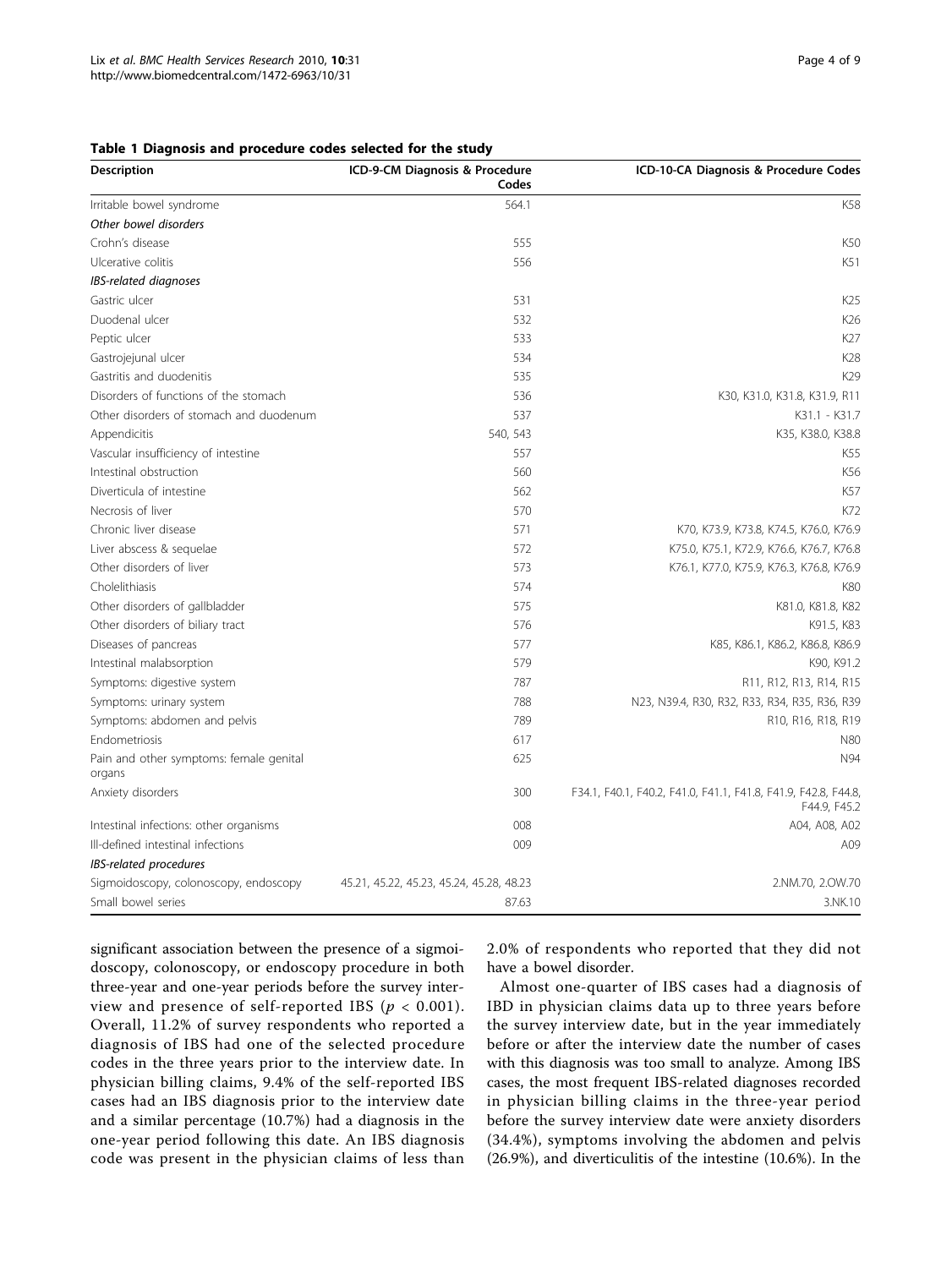| Characteristic               |                | Self-Reported IBS $(n =$<br>152) |      | Self-Reported CD or UC ( $n =$<br>41) |      | No Reported Bowel Disorder ( $n =$<br>4,892) |      |
|------------------------------|----------------|----------------------------------|------|---------------------------------------|------|----------------------------------------------|------|
|                              |                | $\mathsf{n}$                     | %    | $\mathsf{n}$                          | %    | n                                            | %    |
| Sex                          | Male           | 22                               | 14.4 | 15                                    | 36.5 | 2,258                                        | 46.2 |
|                              | Female         | 130                              | 85.6 | 26                                    | 63.5 | 2,634                                        | 53.8 |
| Age Group                    | $<$ 45 years   | 68                               | 44.7 | 18                                    | 43.9 | 1,916                                        | 39.2 |
|                              | 45 - 64 years  | 63                               | 41.5 | 14                                    | 34.1 | 1,693                                        | 34.6 |
|                              | $65+$ years    | 21                               | 13.8 | 9                                     | 22.0 | 1,283                                        | 26.4 |
| Region of Residence          | Urban          | 105                              | 69.1 | 29                                    | 70.7 | 3,156                                        | 64.5 |
|                              | Rural          | 47                               | 30.9 | 12                                    | 29.3 | 1,736                                        | 35.5 |
| Income Ouintile <sup>a</sup> | Q1 (lowest)    | 20                               | 13.2 |                                       | -    | 809                                          | 16.5 |
|                              | Q <sub>2</sub> | 35                               | 23.0 |                                       |      | 1014                                         | 20.7 |
|                              | Q <sub>3</sub> | 36                               | 23.7 | 13                                    | 31.7 | 1126                                         | 23.0 |
|                              | Q4             | 36                               | 23.7 | 8                                     | 19.5 | 865                                          | 17.7 |
|                              | Q5 (highest)   | 23                               | 15.1 | 9                                     | 22.0 | 948                                          | 19.4 |

<span id="page-4-0"></span>Table 2 Characteristics of study cohort

Note: IBS - Irritable bowel syndrome; CD - Crohn's disease; UC - Ulcerative colitis; - indicates that the results have been suppressed due to cell sizes less than 7. <sup>a</sup>Percentages for this variable may not sum to 100 because of missing data

one-year period following the interview date the most common IBS-related diagnoses were anxiety disorders (20.7%), symptoms involving the abdomen and pelvis (10.2%), and symptoms involving the urinary system (4.2%). These were also the most common IBS-related diagnoses among non-cases, but the percentages were significantly different ( $p < 0.001$  for all tests) for the two groups.

The crude IBS prevalence estimate from survey data was 3.00 per 100 (95% CI: 2.37, 3.76). Using administrative data, the crude prevalence estimate was 1.71 per 100 (95% CI: 1.69, 1.74) for a one-year case-ascertainment algorithm and 4.23 per 100 (95% CI: 4.19, 4.28) for a three-year algorithm. The number of IBS cases identified from hospitalization data was small; for the former algorithm, 1.74% of cases were identified solely from hospital data and for the latter algorithm the corresponding figure was 0.43% of cases.

Both administrative and survey data resulted in higher prevalence estimates for females than for males (Figure [1\)](#page-6-0); the ratio was 4.27 for survey data, 2.14 for the oneyear algorithm and 2.08 for the three-year algorithm. The analysis by age group (Figure [2](#page-6-0)) revealed that for the two youngest age groups, prevalence estimates from administrative and survey data were not significantly different ( $p \leq .10$  for both administrative data algorithms).

Table 3 Estimates of  $\kappa$  for administrative and survey data before and after the survey interview date

| <b>Condition</b>       | 3 Years Before   | 1 Year After          |
|------------------------|------------------|-----------------------|
| Self-Reported IBS      | 0.22(0.22, 0.23) | $0.11$ $(0.11, 0.12)$ |
| Self-Reported CD or UC | 0.65(0.64, 0.66) | $0.48$ $(0.46, 0.49)$ |

Note: IBS - Irritable bowel syndrome; CD - Crohn's disease; UC - Ulcerative colitis; 95% confidence intervals are provided in parentheses.

For the oldest age group, they were significantly higher using administrative data than survey data.

# **Discussion**

This study compared population-based administrative and survey data for IBS diagnoses. The results show that agreement between administrative and survey data for IBS was low, but it was much higher for IBD. Agreement was investigated for two periods of time both before and after the survey interview date. Agreement between administrative and survey data remained low regardless of the size or direction (i.e., pre-interview versus post-interview) of the case-ascertainment window.

Compared with survey respondents who reported having no bowel disorder, respondents with a self-reported diagnosis of IBS were more likely to have diagnoses in administrative data for symptoms of the digestive system and abdomen, other gastrointestinal conditions including IBD, selected procedures, and an anxiety disorder. These findings are consistent with previous research, which has shown that that IBS patients have an increased likelihood of diagnosis for a variety of gastrointestinal, genitourinary, and psychological conditions when compared with the general population [\[21,27\]](#page-8-0). Given that IBD and IBS may have similar symptoms, an increased frequency of diagnosis for IBD may be indicative of physicians attempting to "rule out" the presence of this condition in IBS patients [\[23\]](#page-8-0). A recent Canadian study [[28](#page-8-0)] found that physicians are accurate in their use of ICD-9 diagnosis codes for Crohn's disease and ulcerative colitis in billing claims. Thus, the increased frequency of IBD diagnosis among IBS patients does not appear to be due to inaccuracies in diagnoses.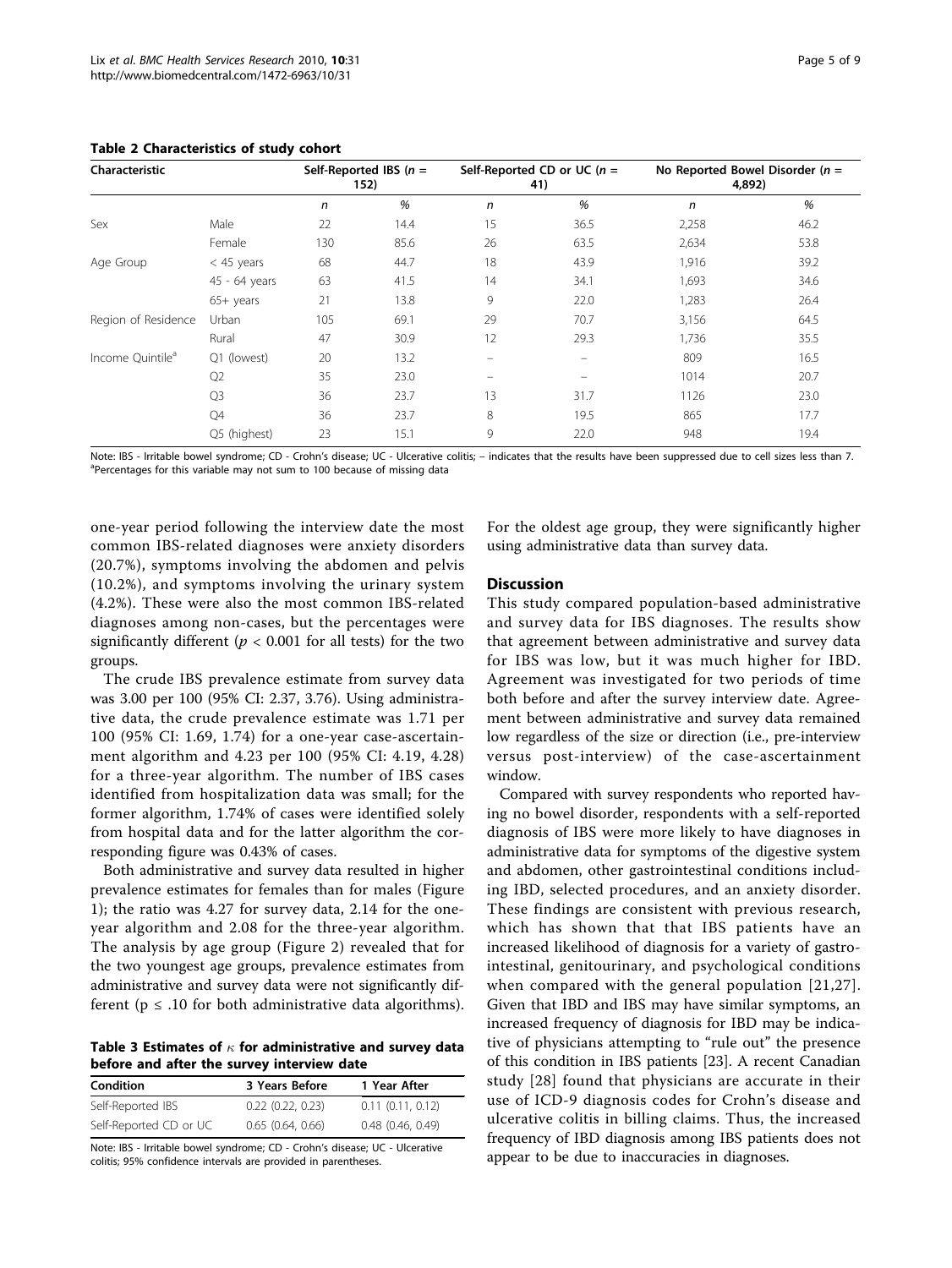<span id="page-5-0"></span>

| Table 4 Percentages of respondents with selected diagnoses and procedures before and after the survey interview |  |  |
|-----------------------------------------------------------------------------------------------------------------|--|--|
| date                                                                                                            |  |  |

| Diagnosis/Procedure                            | Self-Reported IBS ( $n = 152$ ) |                                           |                          | No Reported Bowel Disorder ( $n = 4,892$ ) |                                           |      |
|------------------------------------------------|---------------------------------|-------------------------------------------|--------------------------|--------------------------------------------|-------------------------------------------|------|
|                                                |                                 | 3 Years Before 1 Year Before 1 Year After |                          |                                            | 3 Years Before 1 Year Before 1 Year After |      |
|                                                | $\%$                            | %                                         | %                        | $\frac{0}{0}$                              | $\frac{0}{0}$                             | $\%$ |
| Hospitalization records                        |                                 |                                           |                          |                                            |                                           |      |
| <b>IBS</b>                                     | 0.0                             | 0.0                                       | 0.0                      | 0.0                                        | 0.0                                       | 0.0  |
| CD or UC                                       |                                 | 0.0                                       | 0.0                      | 0.2                                        | 0.0                                       | 0.0  |
| All IBS-related diagnoses                      | 0.0                             | 0.0                                       | 0.0                      | 0.0                                        | 0.0                                       | 0.0  |
| Procedures                                     |                                 |                                           |                          |                                            |                                           |      |
| Sigmoidoscopy, colonoscopy, endoscopy          | $11.2*$                         | $3.8*$                                    | $1.6^{\dagger}$          | 4.1                                        | 1.5                                       | 1.7  |
| Small bowel series                             | 0.0                             | 0.0                                       | 0.0                      | 0.0                                        | 0.0                                       | 0.0  |
| Physician claims                               |                                 |                                           |                          |                                            |                                           |      |
| <b>IBS</b>                                     | $9.4*$                          | $9.4*$                                    | $10.7*$                  | 1.0                                        | 1.0                                       | 1.5  |
| CD/UC                                          | $22.5*$                         |                                           |                          | 4.7                                        | 1.8                                       | 1.7  |
| Gastric ulcer                                  |                                 |                                           | 0.0                      | $\equiv$                                   | $\equiv$                                  | 0.0  |
| Duodenal ulcer                                 |                                 |                                           | 0.0                      | $\overline{a}$                             |                                           | 0.0  |
| Peptic ulcer                                   | $1.2^{+}$                       | $\overline{\phantom{0}}$                  | $\equiv$                 | 0.9                                        | 0.3                                       | 0.3  |
| Gastrojejunal ulcer                            | 0.0                             | 0.0                                       | 0.0                      | 0.0                                        | 0.0                                       | 0.0  |
| Gastritis and duodenitis                       | $7.5*$                          | $3.5*$                                    | $2.1*$                   | 3.4                                        | 1.2                                       | 1.1  |
| Disorders of functions of the stomach          | $3.3*$                          | L.                                        | $1.9*$                   | 2.2                                        | 0.8                                       | 0.8  |
| Other disorders of stomach and duodenum        |                                 |                                           | 0.0                      | 0.0                                        | $\equiv$                                  | 0.0  |
| Appendicitis                                   |                                 |                                           | 0.0                      | 0.0                                        | 0.1                                       | 0.2  |
| Vascular insufficiency of intestine            |                                 | 0.0                                       | 0.0                      | 0.0                                        | 0.0                                       | 0.0  |
| Intestinal obstruction                         | $2.7*$                          | $\overline{\phantom{a}}$                  | 0.0                      | 0.5                                        | 0.2                                       | 0.1  |
| Diverticula of intestine                       | $10.6*$                         | L.                                        | $\equiv$                 | 1.0                                        | 0.2                                       | 0.3  |
| Necrosis of liver                              | 0.0                             | 0.0                                       | 0.0                      | 0.0                                        | $\overline{a}$                            | 0.0  |
| Chronic liver disease                          |                                 |                                           | $\frac{1}{2}$            | 0.2                                        | 0.1                                       | 0.1  |
| Liver abscess & sequelae                       | 0.0                             | 0.0                                       | 0.0                      | 0.0                                        | 0.0                                       | 0.0  |
| Other disorders of liver                       | $\equiv$                        | $\equiv$                                  | 0.0                      | 0.4                                        | 0.1                                       | 0.5  |
| Cholelithiasis                                 | 0.0                             | 0.0                                       | 0.0                      | 0.0                                        | 0.0                                       | 0.0  |
| Other disorders of gallbladder                 | 0.0                             | 0.0                                       | 0.0                      | 0.4                                        | 0.1                                       | 0.2  |
| Other disorders of biliary tract               | 0.0                             | 0.0                                       | 0.0                      | 0.2                                        |                                           | 0.0  |
| Diseases of pancreas                           | 0.0                             | 0.0                                       | 0.0                      | 0.0                                        | 0.1                                       | 0.0  |
| Intestinal malabsorption                       | 0.0                             | 0.0                                       | 0.0                      | 0.3                                        | $\bar{ }$                                 | 0.1  |
| Symptoms: digestive system                     | $8.4*$                          | 2.1                                       | $\equiv$                 | 3.2                                        | 1.1                                       | 1.6  |
| Symptoms: urinary system                       | $4.3*$                          | $2.9*$                                    | $4.2*$                   | 2.8                                        | 1.0                                       | 1.4  |
| Symptoms: abdomen & pelvis                     | $26.9*$                         | $12.9*$                                   | $10.2*$                  | 12.9                                       | 4.9                                       | 5.6  |
| Endometriosis                                  | $\equiv$                        | $\overline{\phantom{0}}$                  | $\sim$                   | 0.4                                        | $\equiv$                                  | 0.3  |
| Pain and other symptoms, female genital organs | $5.6*$                          | $\overline{a}$                            | $\overline{\phantom{0}}$ | 3.1                                        | 1.5                                       | 1.9  |
| Anxiety disorders                              | $34.4*$                         | $19.7*$                                   | $20.7*$                  | 19.3                                       | 9.4                                       | 8.3  |
| Intestinal infections due to other organism    |                                 |                                           |                          | 0.6                                        | 0.3                                       | 0.3  |
| Ill-defined intestinal infections              | $\equiv$                        | $\overline{\phantom{0}}$                  | 0.0                      | 0.5                                        | 0.1                                       | 0.3  |

Note: IBS = irritable bowel syndrome; CD = Crohn's disease; UC = ulcerative colitis; - indicates results have been suppressed due to cell sizes less than 7; \* indicates a  $\chi^2$  test for IBS respondents and respondents with no bowel disorder that is significant at  $a = .05$ ) and † indicates a  $\chi^2$  test that is non-significant. Unmarked numeric values for IBS respondents could not be tested due to zero/small cell sizes.

IBS prevalence estimates have been reported to be two to three times higher among females than males [[17](#page-8-0)], which is consistent with the findings observed in this study for both data sources. However, crude estimates in this study were still lower than those reported in previous North American research [\[14](#page-8-0),[16,17\]](#page-8-0). This may be due to a number of factors, including the lack of specificity of the survey questions about bowel disorders or the unfamiliarity of Manitoba physicians with diagnostic criteria for IBS. However, there is substantial international variation in IBS prevalence estimates, with some non-North American counties reporting values as low as 3 and 5 per 100 [[29](#page-8-0)]. The estimates obtained from administrative data were higher for the oldest age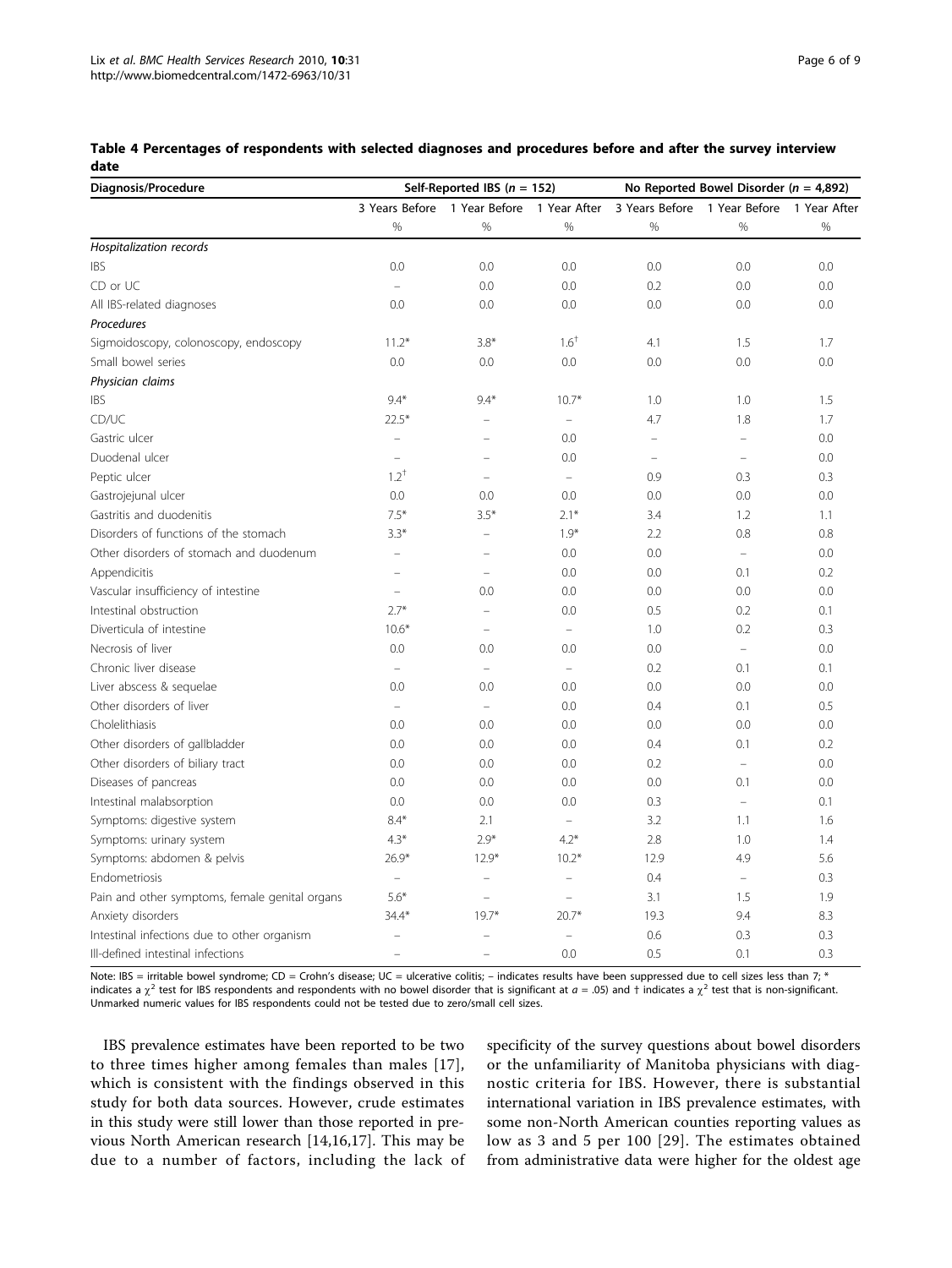<span id="page-6-0"></span>

group than for the younger two age groups, which is not consistent with the estimates obtained from survey data nor with the estimates reported in previous research, which show declining IBS prevalence with age [\[15\]](#page-8-0). This may be a result of some loss of specificity for ascertaining IBS cases in physician data because diagnoses in Manitoba's physician data are only recorded to the third digit; very few IBS cases were identified from hospital data, in which diagnoses are recorded with greater

specificity. This finding may also be a result of increased reporting among older adults of a variety of symptoms and/or an increased likelihood of inaccurate assignment of an IBS diagnosis in older adults [[30\]](#page-8-0).

Well-defined chronic conditions are more likely to result in good agreement between administrative and survey data [[8,](#page-7-0)[31](#page-8-0)]. The Rome criteria have been developed to provide physicians with a systematic methodology to classify individuals with functional

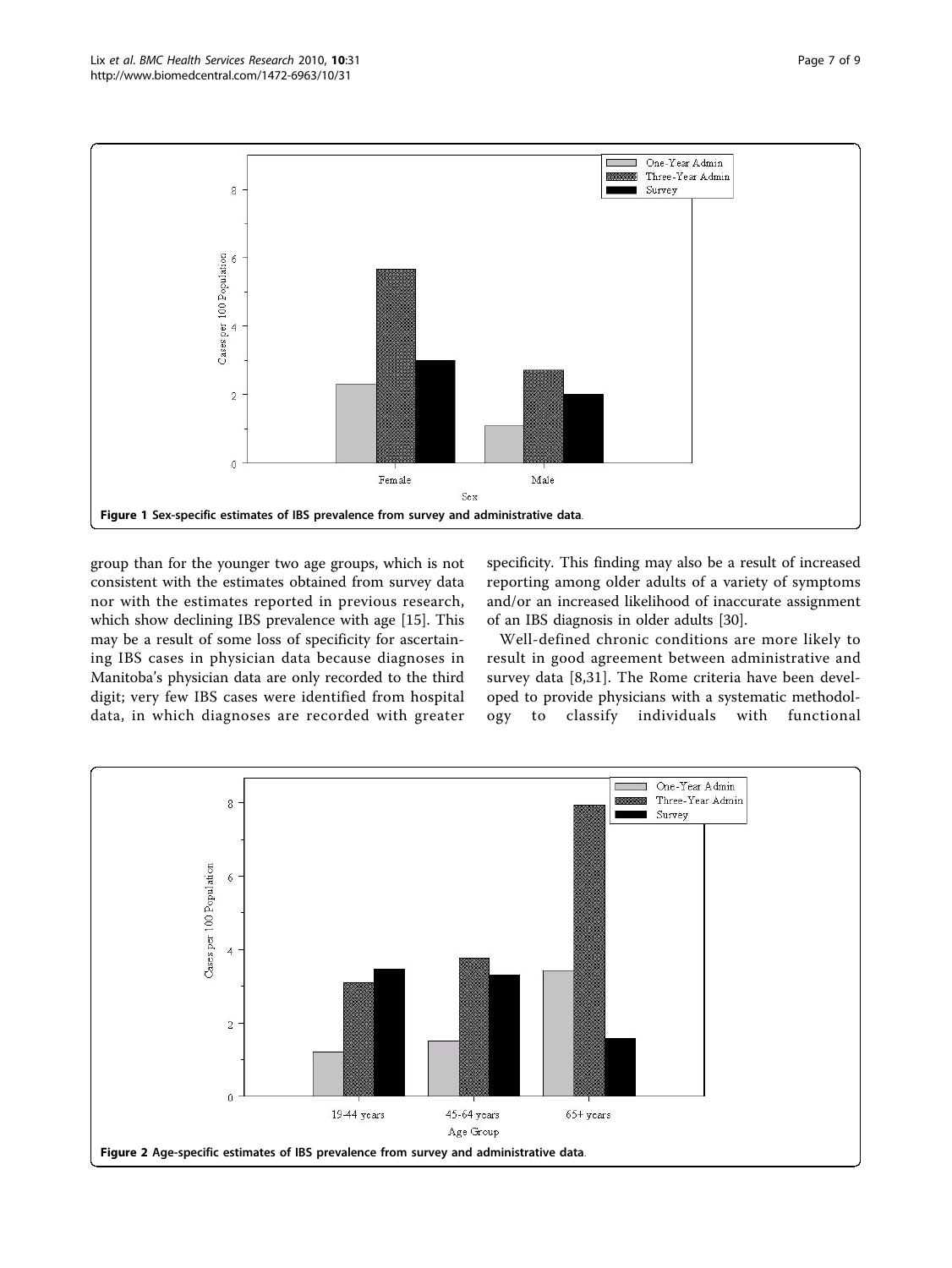<span id="page-7-0"></span>gastrointestinal disorders, including IBS [\[32](#page-8-0)]. However, based on the results of medical chart review, Goff et al. [[20](#page-8-0)] reported that the criteria are infrequently used by physicians to establish a diagnosis of IBS. Wilson et al. [[16\]](#page-8-0) suggest that the use of the Rome criteria by physicians may result in underestimation of IBS prevalence in population-based research that uses medical records.

One limitation of this study is that it was not possible to compare clinical data with the administrative data or survey data. As well, the survey data do not contain information about date of diagnosis, which would have been useful for decisions about the number of years of administrative data needed to ascertain disease cases. Some diagnoses occurred infrequently in administrative data and therefore it was not possible to test for differences between survey respondents with and without IBS. Finally, as noted previously, only three-digit ICD-9 codes are available in physician claims data in Manitoba, resulting in loss of specificity to ascertain IBS cases. This situation is not unique in Canada; physician data in Ontario, the largest province in Canada, is also limited to three-digit diagnosis codes [\[33](#page-8-0)]. However, there is a lack of consistency across jurisdictions in the way diagnoses are recorded in physician data. For example, ICD-9 codes in Medicare physician data from the United States may be recorded using up to five digits [[9](#page-8-0)].

Given the low agreement between survey and administrative data and evidence that this disease appears to be under-reported in both data sources, it is important to undertake further research that can improve IBS case ascertainment in population-based data. Thompson et al. [[32\]](#page-8-0) suggest that imprecision in the wording of survey questions contributes to inaccuracies in case ascertainment. Wilson et al. [\[16\]](#page-8-0) recommended that survey questions based on the Rome criteria be supplemented with additional questions to identify patients formerly diagnosed with IBS but with symptoms currently under control. Thus, future research could focus on comparing agreement between administrative and survey data when different question wording methods are adopted. For administrative data, techniques that do not rely exclusively on a single diagnosis code could be used to improve ascertainment results for IBS. Machine-learning and statistical classification models, including latent class analysis and neural networks, which have been applied to chronic conditions where there may be low sensitivity associated with using a single diagnosis code to ascertain disease cases [[12,34,35\]](#page-8-0), might be applied to this problem.

### Conclusions

Population-based chronic disease research can provide important information about the effectiveness of disease treatment and management initiatives and health

promotion and disease prevention strategies. The quality of this research depends, in part, on the accuracy and validity of chronic disease case ascertainment methods. In both data sources, the use of a single methodology for identifying disease cases may result in missed cases. Finally, researchers who rely on either administrative data or survey data to conduct population-based studies about IBS should recognize that lack of comparability between the two data sources will be an important confounder of their results.

#### Acknowledgements

The authors are indebted to Manitoba Health (HIPC #2006/07-23) for the provision of data. The results and conclusions are those of the authors and no official endorsement by Manitoba Health is intended or should be inferred. This work was supported by the Lupina Foundation and the Canadian Institutes of Health Research [Grant number MOP-86575].

#### Author details

<sup>1</sup>School of Public Health, University of Saskatchewan, Saskatoon, Canada. <sup>2</sup>Manitoba Centre for Health Policy, University of Manitoba, Winnipeg, Canada. <sup>3</sup>Department of Community Health Sciences, University of Manitoba Winnipeg, Canada. <sup>4</sup>Section of Gastroenterology, Department of Internal Medicine, University of Manitoba, Winnipeg, Canada. <sup>5</sup>College of Medicine, University of Saskatchewan, Saskatoon, Canada. <sup>6</sup>Department of Mathematics and Statistics, University of Saskatchewan, Saskatoon, Canada.

#### Authors' contributions

LML, MSY, SYS, LET, JJ, and OB contributed equally to this paper. LML, MSY, SYS, and LET planned the study. MSY carried out the analysis and OB summarized the data. LML, MSY, SYS, LET, JJ, and OB drafted the manuscript. All authors have read and approved the final manuscript.

#### Competing interests

The authors declare that they have no competing interests.

#### Received: 8 September 2009

Accepted: 1 February 2010 Published: 1 February 2010

#### References

- Hux JE, Ivis F, Flintoft V, Bica A: [Diabetes in Ontario: determination of](http://www.ncbi.nlm.nih.gov/pubmed/11874939?dopt=Abstract) [prevalence and incidence using a validated administrative data](http://www.ncbi.nlm.nih.gov/pubmed/11874939?dopt=Abstract) [algorithm.](http://www.ncbi.nlm.nih.gov/pubmed/11874939?dopt=Abstract) Diabetes Care 2002, 25:512-516.
- 2. Tu K, Campbell NRC, Chen Z-L, Cauch-Dudek KJ, McAlister FA: Accuracy of administrative databases in identifying patients with hypertension. Open Medicine 2007, 1:E3-E5.
- 3. Powell KE, Diseker RA, Presley RJ, Tolsma D, Harris S, Mertz KJ, Viel K, Conn DL, McClellan W: [Administrative data as a tool for arthritis](http://www.ncbi.nlm.nih.gov/pubmed/12836511?dopt=Abstract) [surveillance: estimating prevalence and utilization of services.](http://www.ncbi.nlm.nih.gov/pubmed/12836511?dopt=Abstract) J Public Health Manag Pract 2003, 9:291-298.
- 4. Huzel L, Roos LL, Anthonisen NR, Manfreda J: [Diagnosing asthma: the fit](http://www.ncbi.nlm.nih.gov/pubmed/12522486?dopt=Abstract) [between survey and administrative database.](http://www.ncbi.nlm.nih.gov/pubmed/12522486?dopt=Abstract) Can Respir J 2002, 9:407-412.
- 5. Lix LM, Yogendran M, Leslie WD, Shaw SY, Baumgartner R, Bowman C, Metge C, Gumel A, James RC, Hux JF: [Using multiple data features](http://www.ncbi.nlm.nih.gov/pubmed/18619800?dopt=Abstract) [improved the validity of osteoporosis case ascertainment from](http://www.ncbi.nlm.nih.gov/pubmed/18619800?dopt=Abstract) [administrative data.](http://www.ncbi.nlm.nih.gov/pubmed/18619800?dopt=Abstract) J Clin Epidemiol 2008, 61:1250-1260.
- 6. Singh JA, Holmgren AR, Noorbaloochi S: [Accuracy of Veterans](http://www.ncbi.nlm.nih.gov/pubmed/15593102?dopt=Abstract) [Administration databases for a diagnosis of rheumatoid arthritis.](http://www.ncbi.nlm.nih.gov/pubmed/15593102?dopt=Abstract) Arthritis Rheum 2004, 51:952-957.
- 7. Peabody JW, Luck J, Jain S, Bertenthal D, Glassman P: [Assessing the](http://www.ncbi.nlm.nih.gov/pubmed/15586833?dopt=Abstract) [accuracy of administrative data in health information systems.](http://www.ncbi.nlm.nih.gov/pubmed/15586833?dopt=Abstract) Med Care 2004, 42:1066-1072.
- 8. Okura Y, Urban LH, Mahoney DW, Jacobsen SJ, Rodeheffer RJ: [Agreement](http://www.ncbi.nlm.nih.gov/pubmed/15528061?dopt=Abstract) [between self-report questionnaires and medical record data was](http://www.ncbi.nlm.nih.gov/pubmed/15528061?dopt=Abstract) [substantial for diabetes, hypertension, myocardial infarction and stroke](http://www.ncbi.nlm.nih.gov/pubmed/15528061?dopt=Abstract) [but not for heart failure.](http://www.ncbi.nlm.nih.gov/pubmed/15528061?dopt=Abstract) J Clin Epidemiol 2004, 57:1096-1103.